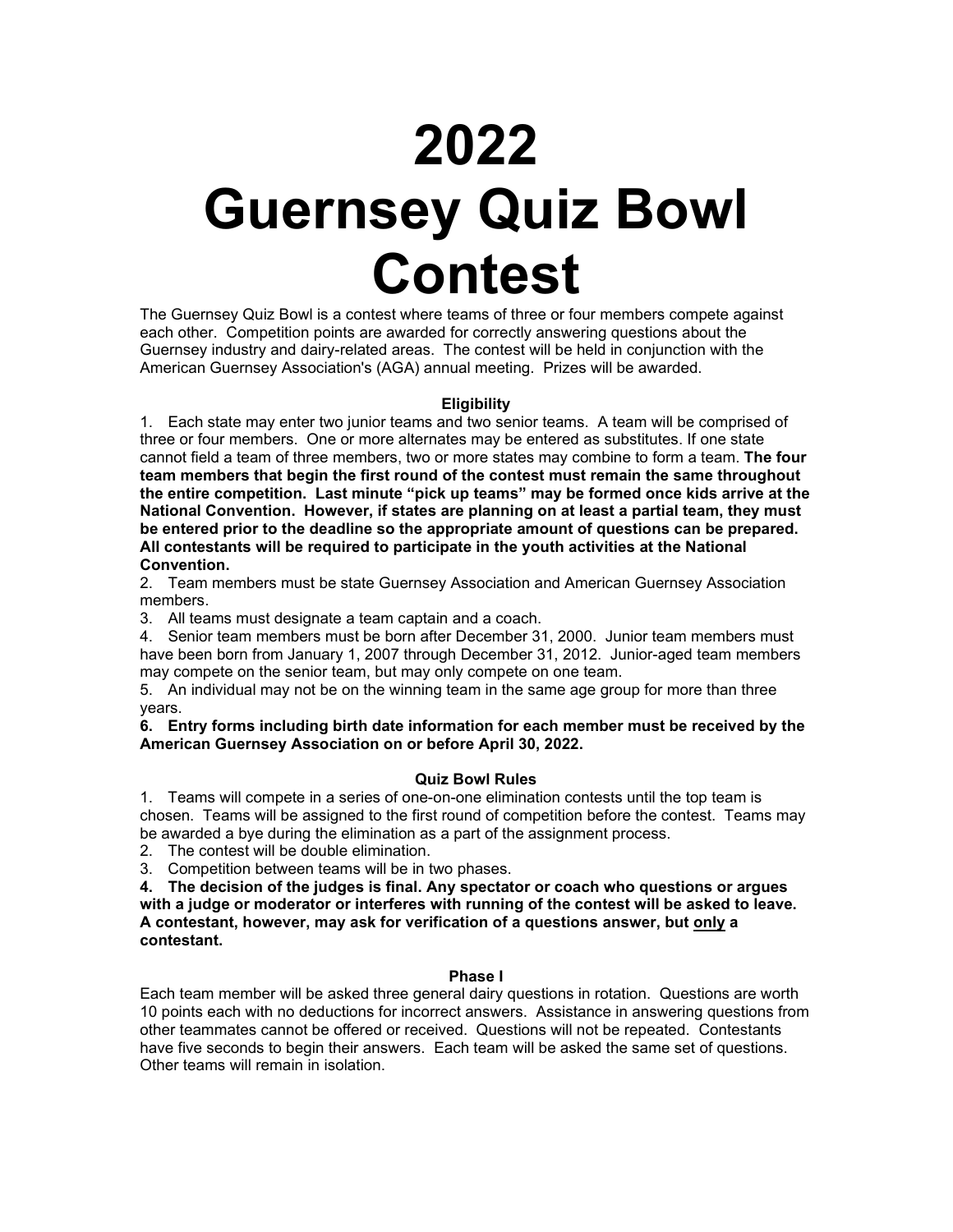#### **Phase II**

The two teams will compete against each other. A total of 16 toss-up questions will be asked and it will be possible for a team to earn up to 5 bonus questions.

A. A contestant wishing to answer any toss-up question must activate the signaling device. The first contestant to signal must answer within five seconds after being acknowledged by the moderator or lose 10 points.

B. If an incorrect answer is given, the team will lose 10 points. The question will then be read again, this time to the opposing team. Any member of the opposing team must signal to answer the question. If the answer is correct, the opposing team will receive 15 points, if incorrect, they will lose 10 points. If the opposing team chooses not to answer, no points will be deducted.

C. If a contestant answers a toss-up question without signaling, the answer will be declared invalid and 10 points will be deducted. The toss-up then will be offered to the opposing team (see rule 2B).

D. If neither team can offer an answer to the question within 10 seconds, the moderator will give the answer, the question will be dropped and neither team will forfeit points.

E. When a signal is pushed before the question is completely read, the moderator shall stop reading the question so that person may answer the question. If correct, the team will receive credit, if the answer is incorrect or incomplete, the team will be penalized 10 points; the judge may not ask the contestant to explain his/her answer. The question shall then be completely reread and the other team will have an opportunity to answer.

F. The only discussion allowed between team members will be on bonus questions in PHASE II. The answers must come from the team captain. Only the number of answers required by the bonus question will be accepted. Example: If the bonus has a four-part answer, the first four answers given by the team will be accepted. The bonus answers must be started within 15 seconds.

G. Up to 5 bonus questions will be asked per round. Bonus questions may be earned by a team during Phase II of the competition. After three members of a team have correctly answered one toss-up question, that team will be awarded a bonus question. When three team members have correctly answered two toss-up questions, another bonus question is earned and so forth. Points are not deducted for an incorrect answer to a bonus question.

H. All questions correctly answered both toss-up and bonus, will be worth 15 points in PHASE II. Credit will be given to the portion of the bonus question answered correctly.

I. In the event there is a tie following Phase II, five additional toss-up questions will be asked.

#### **POINTS FOR BONUS QUESTIONS**

- 1. The value of each bonus answer will be 15 points. Answers may consist of several parts.
- A. 2 parts..1 correct- 5 points
	- 2 correct- 15 points
- B. 3 parts..1 correct- 5 points 2 correct- 10 points All correct- 15 points
- C. 4 parts..1 correct- 3 points 2 correct- 6 points 3 correct- 9 points All correct- 15 points
- D. 5 parts..1 correct- 3 points 2 correct- 6 points
	- 3 correct- 9 points 4 correct- 12 points All correct- 15 points
- 2. Consultation among members is permitted on bonus questions.
	- a. Bonus questions must be answered in a reasonable time.
	- b. Contestants must start to answer within 15 seconds.
	- c. No points are deducted for an incorrect answer.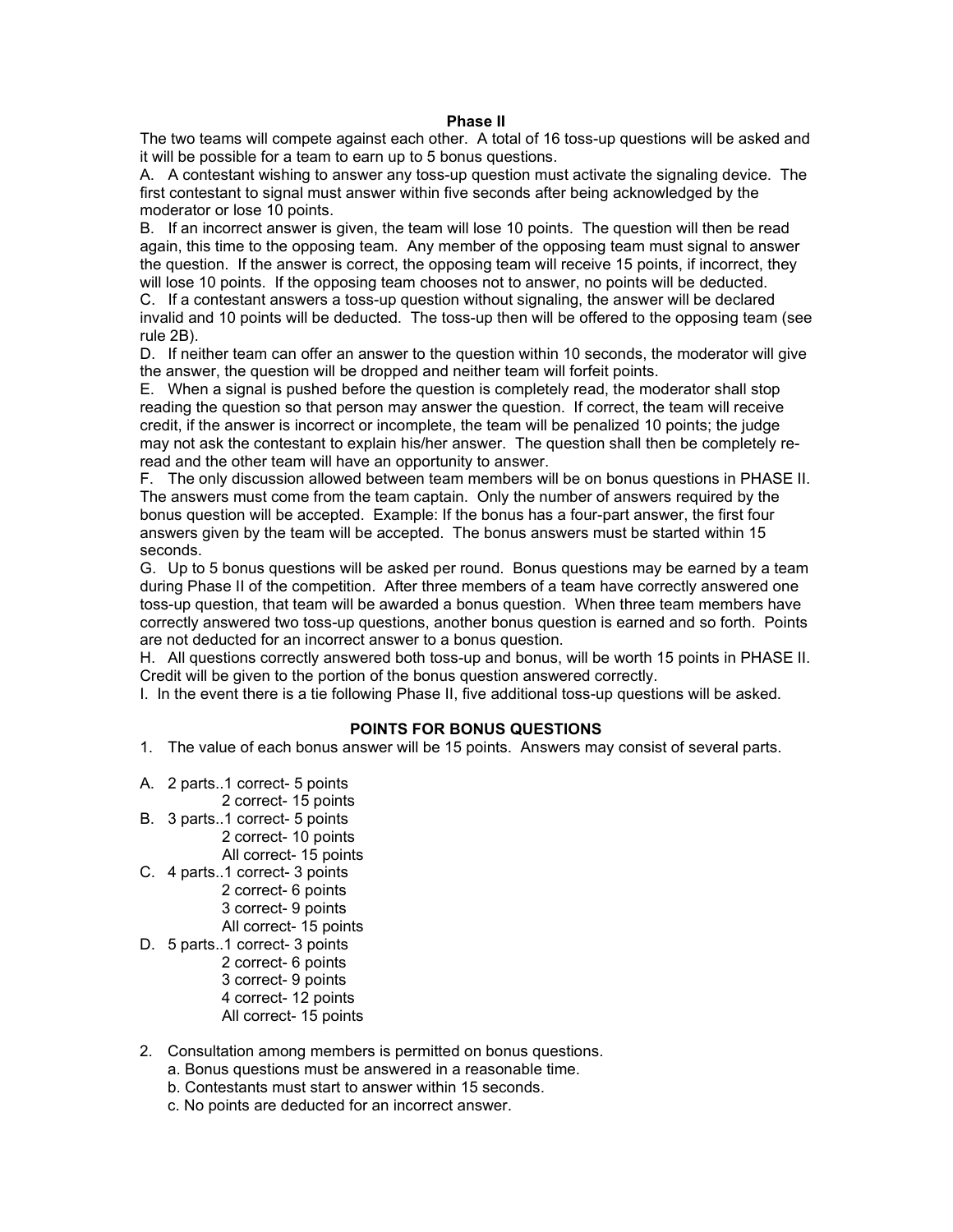3. Questions will cover feeds and feeding, milk quality, herd health, udder health, breeding, genetics, milk and cattle marketing, dairy foods, calf raising and the Guernsey breed.

4. Most questions will be derived from May 2019 through May 2020 issues of the *Guernsey Breeders' Journal, Hoard's Dairyman* and the book, The Guernsey Breed: An Illustrated Chronicle by C.B. Harding. Questions may also come from The Holstein Foundation Workbooks, which can be found on the Holstein Foundation website at holsteinfoundation.org. If you do not have access to the internet, contact the AGA and they will get you copies of these workbooks. Additional references may include extension circulars, 4-H project materials, Guernsey flyers and various dairy publications. Sire summary information and high CPI cows will come from April 2020 USDA summaries.

5. The winning team will be determined by the highest total score from PHASE I and II. In the event of a tie, the two teams will be asked an additional five PHASE II toss-up questions.

### **OFFICIALS**

1. **Moderator**-The moderator assumes complete direction of all contests, asks all questions, designates contestants to answer questions, accepts or rejects answers unless overruled by both judges. The moderator designates the winner of each contest and shall at all times be in charge, having the final voice in all decisions, except for answers to questions which are ruled on unanimously by judges.

2. **Judges**-Two judges are to be used who are knowledgeable in the subject matter. The judges may rule individually or jointly on the acceptability of any answer. Either both judges or one judge and the moderator, must agree on the acceptance or rejection of a question and/or answer if either is challenged by a contestant.

3. **Timekeeper-**One individual will be used to record time and to indicate to the moderator the expiration of the time allowed in which to answer questions.

**4. Scorekeepers**-Two individuals shall keep scores on each contest. One scorekeeper will write in such a manner that all points awarded or taken away in penalties may be checked. The other scorekeeper remains visible to the moderator, the contestants and insofar as possible, the viewing audience. One of these scorekeepers is also in charge of keeping track of when bonus questions should be awarded.

5. **Anonymous judge**-One person in the crowd will be observing the quiz bowl contest and will award a "MVP" for the day. This award can go to any member of any team and will be judged on observation alone.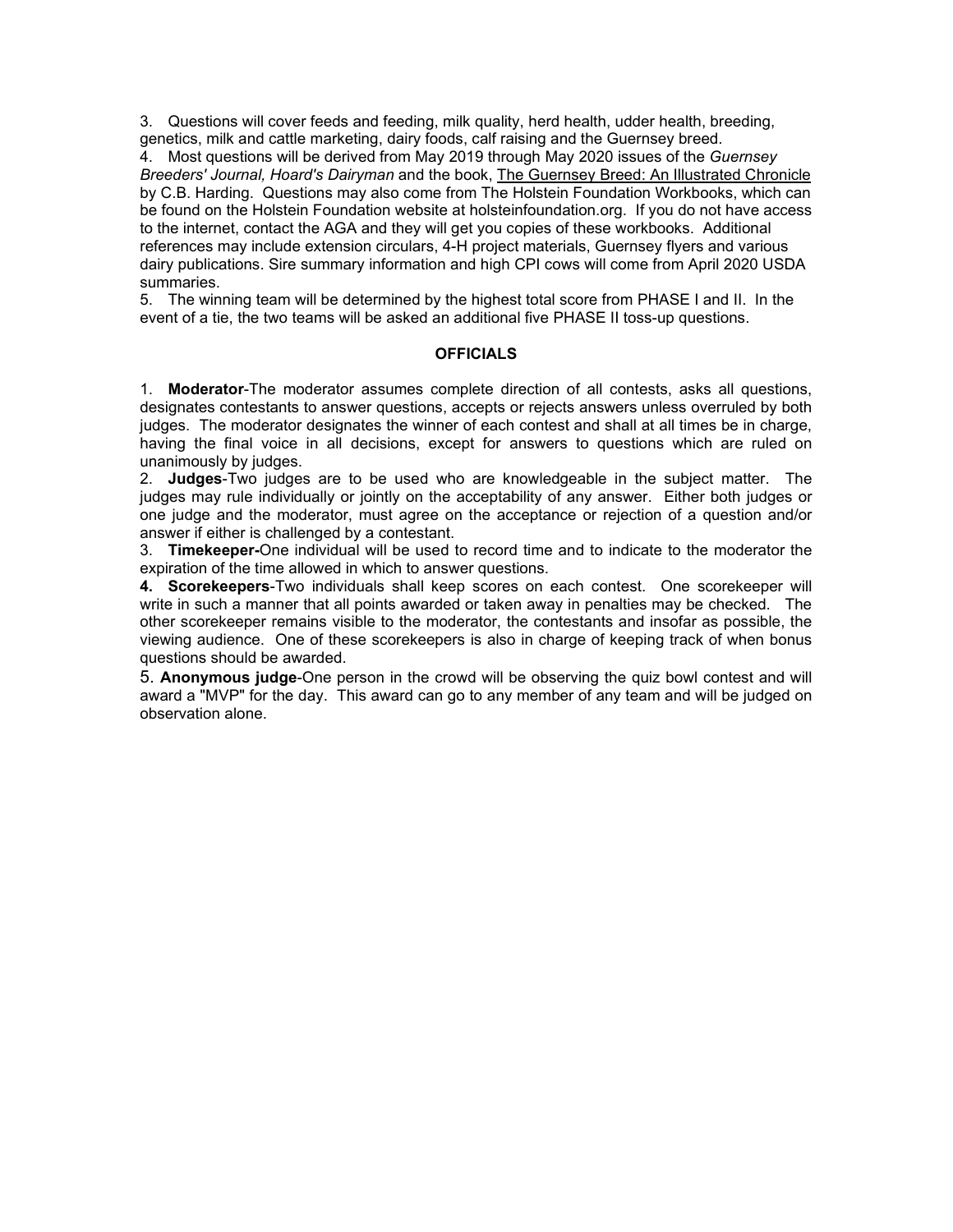# **Junior Guernsey Quiz Bowl Entry Form**

State Representing:

| Coach:        |        |            |
|---------------|--------|------------|
| Team Captain: |        |            |
| Address:      |        | Telephone: |
| City:         | State: | Zip Code:  |

# **Team Members**

| Name          | Name          |
|---------------|---------------|
| Date of Birth | Date of Birth |
| Name          | Name          |
| Date of Birth | Date of Birth |

### **Alternates**

| Name          | Name          |
|---------------|---------------|
| Date of Birth | Date of Birth |

I certify that all above information is accurate and that each team member and alternate is a state and national junior Guernsey member.

Signature of coach

\_\_\_\_\_\_\_\_\_\_\_\_\_\_\_\_\_\_\_\_\_\_\_\_\_\_\_\_\_\_\_\_\_\_

*Please return this form to the American Guernsey Association, 1224 Alton Darby Creek Rd., Suite G, Columbus, OH 43228 by April 30, 2022*